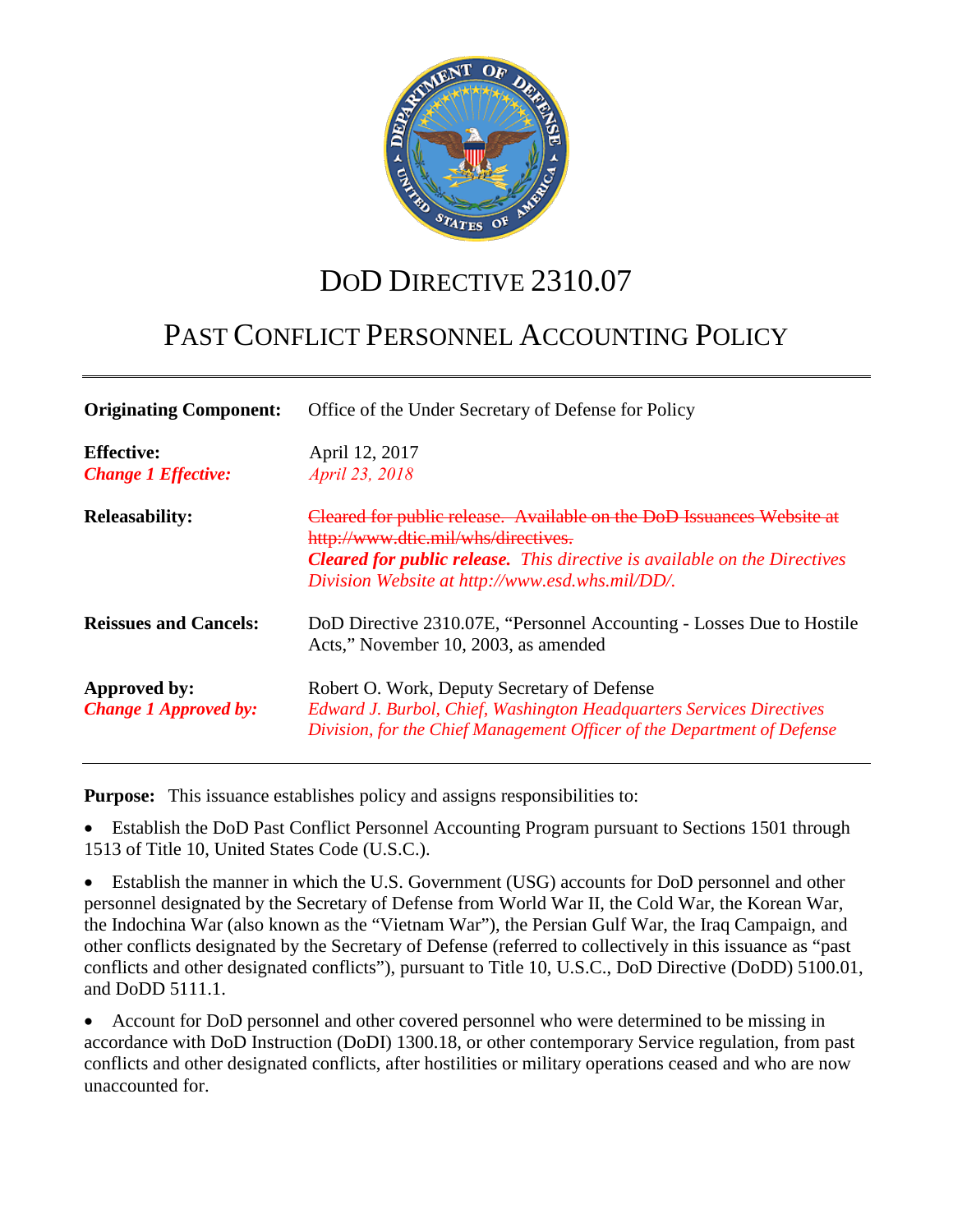## **TABLE OF CONTENTS**

| 2.3. Assistant Secretaries of Defense for International Security Affairs; Asian and |  |
|-------------------------------------------------------------------------------------|--|
|                                                                                     |  |
|                                                                                     |  |
|                                                                                     |  |
|                                                                                     |  |
|                                                                                     |  |
|                                                                                     |  |
|                                                                                     |  |
| SECTION 3: PAST CONFLICTS AND OTHER DESIGNATED CONFLICTS PERSONNEL ACCOUNTING       |  |
|                                                                                     |  |
|                                                                                     |  |
|                                                                                     |  |
| 3.3. Analytical Historical Research and Field Investigation Priorities 10           |  |
|                                                                                     |  |
|                                                                                     |  |
|                                                                                     |  |
|                                                                                     |  |
|                                                                                     |  |
|                                                                                     |  |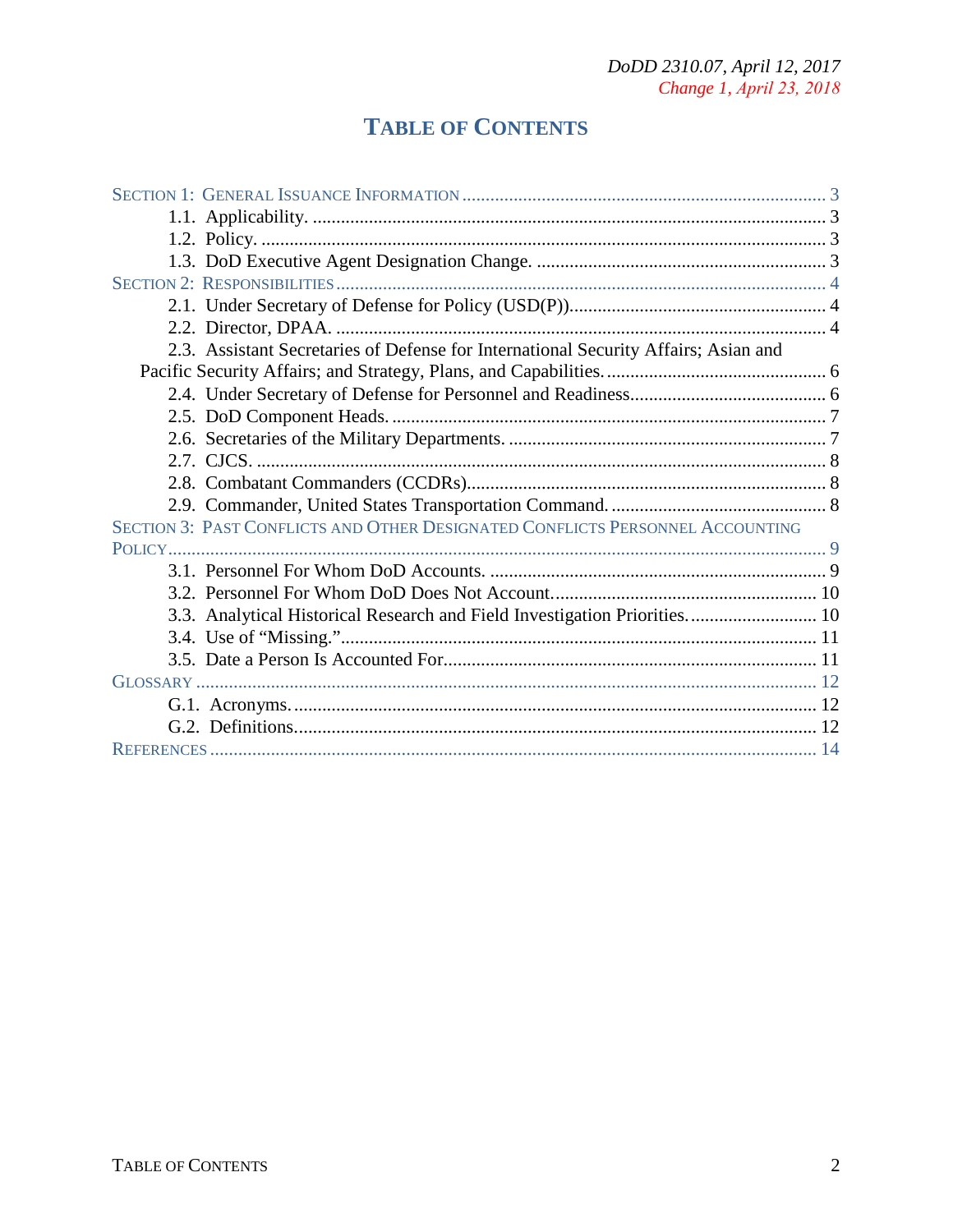## **SECTION 1: GENERAL ISSUANCE INFORMATION**

**1.1. APPLICABILITY.** This issuance applies to OSD, the Military Departments, the Office of the Chairman of the Joint Chiefs of Staff (CJCS) and the Joint Staff, the National Guard Bureau, the Combatant Commands (CCMDs), the Office of the Inspector General of the Department of Defense, the Defense Agencies, the DoD Field Activities, and all other organizational entities within the DoD (referred to collectively in this issuance as the "DoD Components").

**1.2. POLICY.** It is DoD policy that:

a. Accounting for DoD personnel and other covered personnel from past conflicts and other designated conflicts is of the highest national priority.

b. Accounting for DoD personnel and other covered personnel in combatant theaters of operation (e.g., the European Theater of Operations during World War II), and joint operations areas, is a DoD responsibility.

c. Accounting for DoD personnel, and other covered personnel who were determined to be unaccounted for by the Secretary of the Military Department concerned at the end of hostilities will be done pursuant to Sections 1501 through 1513 of Title 10, U.S.C. and DoDD 5110.10.

d. Unaccounted-for DoD personnel and other covered personnel, pursuant to Section 1509 of Title 10, U.S.C., are considered "missing" only for the purposes of applying Sections 1501 through 1513 of Title 10, U.S.C.

e. Information pertaining to the USG's efforts to locate, recover, and, when applicable, identify remains of unaccounted-for DoD personnel and other covered personnel from past conflicts and other designated conflicts will be provided to the primary next of kin (PNOK), immediate family members, and the person designated to receive such information pursuant to Section 655 of Title 10, U.S.C.

f. Accounting for DoD personnel will be resourced, as appropriate, to maintain the capability and capacity to account for at least 200 DoD personnel and other covered personnel annually, pursuant to the note to Section 1509 of Title 10, U.S.C.

**1.3. DOD EXECUTIVE AGENT DESIGNATION CHANGE.** Designation of the Secretary of the Army as the DoD Executive Agent for Mortuary Affairs, previously in this issuance, has been moved to DoDD 1300.22.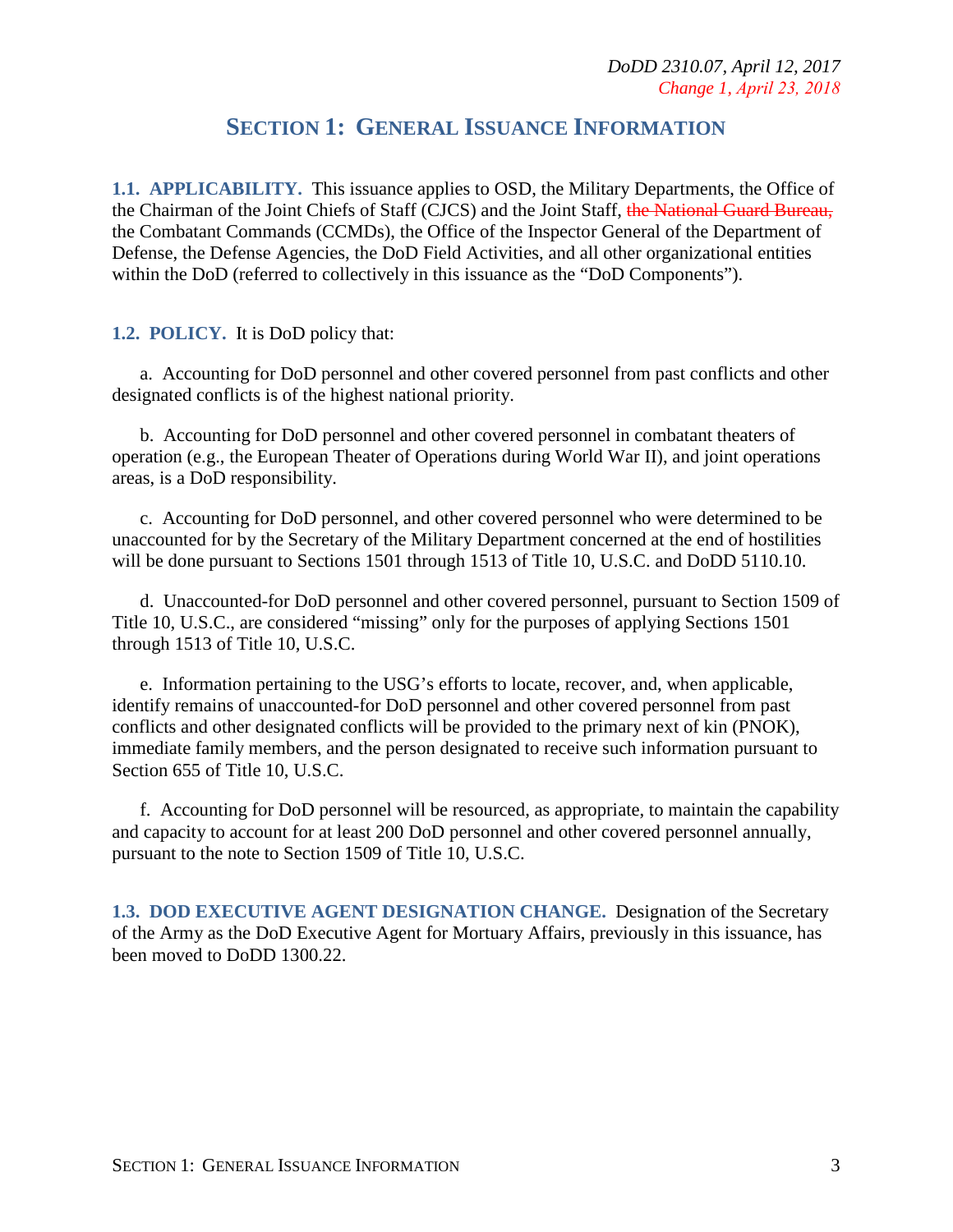## **SECTION 2: RESPONSIBILITIES**

#### **2.1. UNDER SECRETARY OF DEFENSE FOR POLICY (USD(P)).** The USD(P):

a. Develops, coordinates, and oversees the implementation of this issuance.

b. Designates the Defense Prisoner of War/Missing in Action Accounting Agency (DPAA), pursuant to Section 1509 of Title 10, U.S.C., as the office of primary responsibility in the Department of Defense to account for DoD personnel and other covered personnel from past conflicts and other designated conflicts.

**2.2. DIRECTOR, DPAA.** Under the authority, direction, and control of the USD(P) and in addition to the responsibilities assigned in DoDD 5110.10, the Director, DPAA:

a. Provides a force structure to be the primary DoD activity for:

(1) Researching, investigating, and analyzing loss incidents from past conflicts and other designated conflicts.

(2) Categorizing and prioritizing unaccounted-for DoD personnel and other covered personnel.

b. Establishes and disestablishes, operates, leads, and maintains:

(1) Worldwide deployable investigation teams and recovery teams to search for, locate, and recover remains, to the extent practicable, of DoD or other covered personnel from past conflicts and other designated conflicts. These teams:

(a) Take appropriate action in response to no-notice reports of osseous remains purported to be DoD personnel, and of other material evidence.

(b) Provide emergency support, only when directed by the Secretary of Defense, to the DoD Mortuary Affairs Program and the Military Departments for technical humanitarian assistance and emergency operations associated with current operations and contingencies.

(c) Provide humanitarian assistance to other USG and State government agencies only when directed by the Secretary Of Defense.

(2) DPAA laboratories to identify remains of unaccounted-for DoD personnel from past conflicts and other designated conflicts, including additional remains of previously accounted-for personnel.

(3) Expertise to analyze equipment recovered to determine whether there is supporting evidence for findings concerning the presence of personnel involved in ground, sea, and air combat; vehicular losses; air crashes; or similar situations from past conflicts and other designated conflicts.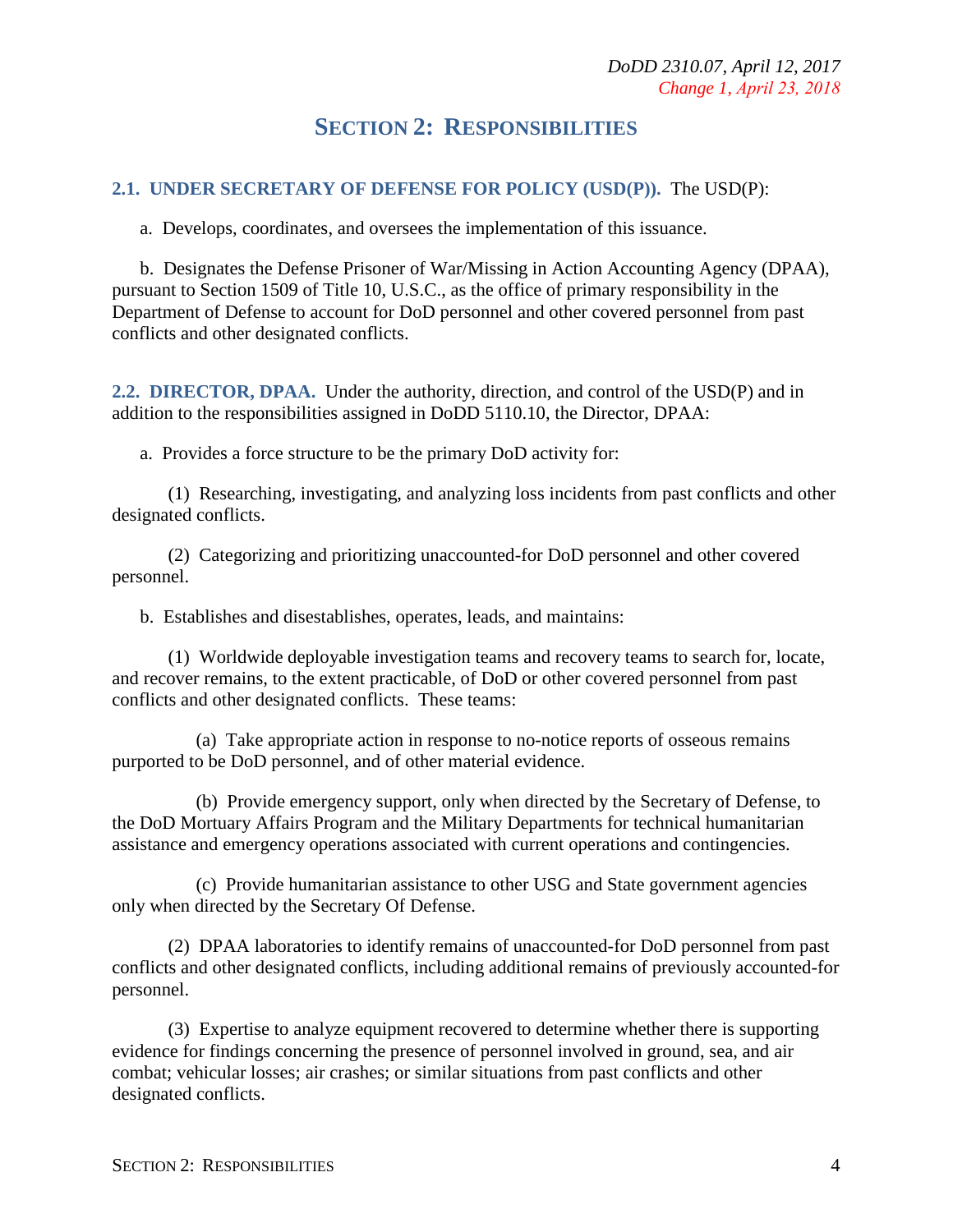c. Provides support, when directed by the Secretary of Defense or designee, to the CCMDs and the Military Departments to recover remains from incidents not included in Section 1509 of Title 10, U.S.C.

d. Leverages the expertise and resources of non-federal entities and volunteers across the broadest spectrum of DPAA operations through the use of public-private partnerships, cooperative agreements, grants, and acceptance of voluntary services, pursuant to Section 1501a of Title 10, U.S.C. Public-private partnerships, cooperative agreements, grants, and voluntary services will not be relied on for the performance of inherently governmental functions.

e. Conducts public affairs actions to convey accurate information about personnel accounting activities to DoD, other internal and external audiences, and national and international media as part of the communication and outreach program, in accordance with DoDD 5110.10.

f. Establishes procedures for providing information, including copies of unclassified case files of unaccounted-for DoD personnel to the PNOK, to members of the immediate family, and to the person designated to receive such information pursuant to Section 655 of Title 10, U.S.C.

g. Establishes procedures for answering queries and providing information to the media and general public in accordance with DoDDs 5400.07 and 5400.11.

h. Coordinates within DoD with the Military Departments, the Joint Staff, and the CCMDs for all matters pertaining to accounting for DoD personnel from past conflicts and other designated conflicts, including:

(1) Communicating DPAA's operations and objectives, from planning through execution, to CCMDs for coordination and synchronization with respective theater campaign plans.

(2) Establishing and maintaining, as required, a forward presence in CCMD areas of responsibility, in coordination with CCMDs and U.S. embassy staffs.

(3) Assigning, as required, a liaison officer and support personnel to work with the CCMD concerned.

(4) Adhering to U.S. and host-nation laws regarding the handling, transportation, and disposition of osseous materials and artifacts.

(5) Notifying the CCMD, the applicable U.S. embassy, and relevant host nation authorities immediately upon discovery of any osseous material in accordance with DPAA standard operating procedures and host nation laws and regulations.

i. In accordance with Volume 1 of DoDM 5200.01, DPAA will coordinate with the original classification authority before releasing information that was classified by any other DoD Component or federal agency or department. DPAA is the declassification authority for documents that were originally classified up to and including at the SECRET level by its predecessor organizations that had original classification authority, including: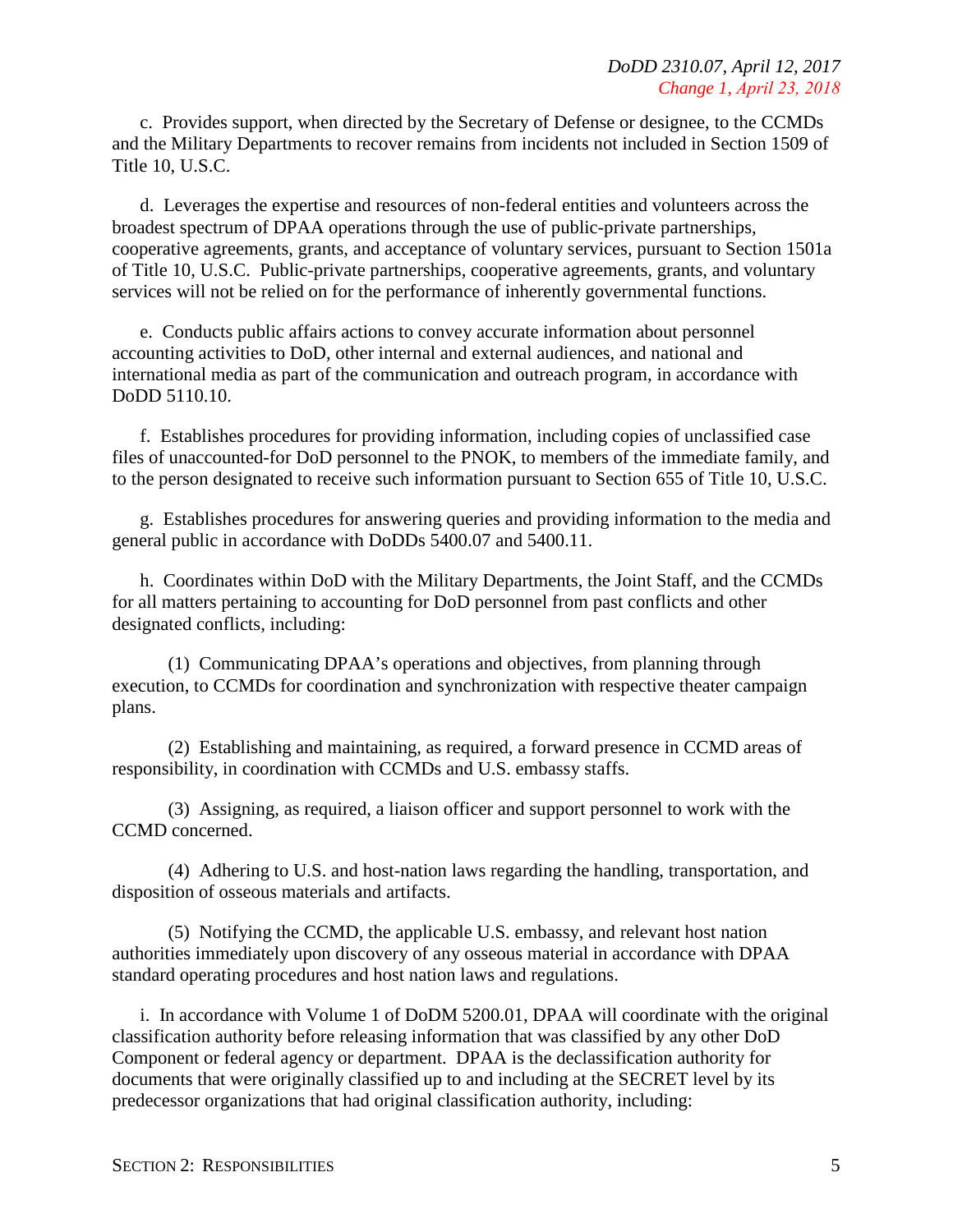(1) Special Prisioner of War (POW)/Missing in Action (MIA) Office of the Defense Intelligence Agency (but not any other office or activity within the Defense Intelligence Agency).

(2) Special POW/MIA Office of the Office of the Assistant Secretary of Defense for International Security Affairs (but not any other office or activity within the Office of the Assistant Secretary of Defense for International Security Affairs).

- (3) Joint Casualty Resolution Center.
- (4) Joint Personnel Recovery Center.
- (5) Defense POW/MIA Office.
- (6) Defense POW/Missing Personnel Office.
- (7) Task Force Russia.
- (8) Joint Task Force Full Accounting.

#### **2.3. ASSISTANT SECRETARIES OF DEFENSE FOR INTERNATIONAL SECURITY AFFAIRS; ASIAN AND PACIFIC SECURITY AFFAIRS; AND STRATEGY, PLANS, AND CAPABILITIES.** Under the authority, direction, and control of the USD(P), the Assistant Secretaries of Defense for International Security Affairs; Asian and Pacific Security Affairs; and Strategy, Plans, and Capability:

a. Coordinate with the Director, DPAA, on past conflict personnel accounting requirements in the pertinent national and DoD strategy documents.

b. In coordination with the Director, DPAA, incorporate accounting for DoD and other covered personnel from past conflicts and other designated conflicts into the comprehensive strategy toward all foreign governments where DoD and other covered personnel are still unaccounted for, as appropriate.

**2.4. UNDER SECRETARY OF DEFENSE FOR PERSONNEL AND READINESS.** In addition to the responsibilities assigned in DoDD 5124.02 and DoDI 5154.30, the Under Secretary of Defense for Personnel and Readiness provides guidance concerning:

a. Casualty assistance, unaccounted-for DoD personnel compensation, and other civilian and military personnel policy issues as they pertain to unaccounted-for DoD personnel.

b. Post-identification mortuary affairs activities, e.g., disposition of remains and disposition of personal effects.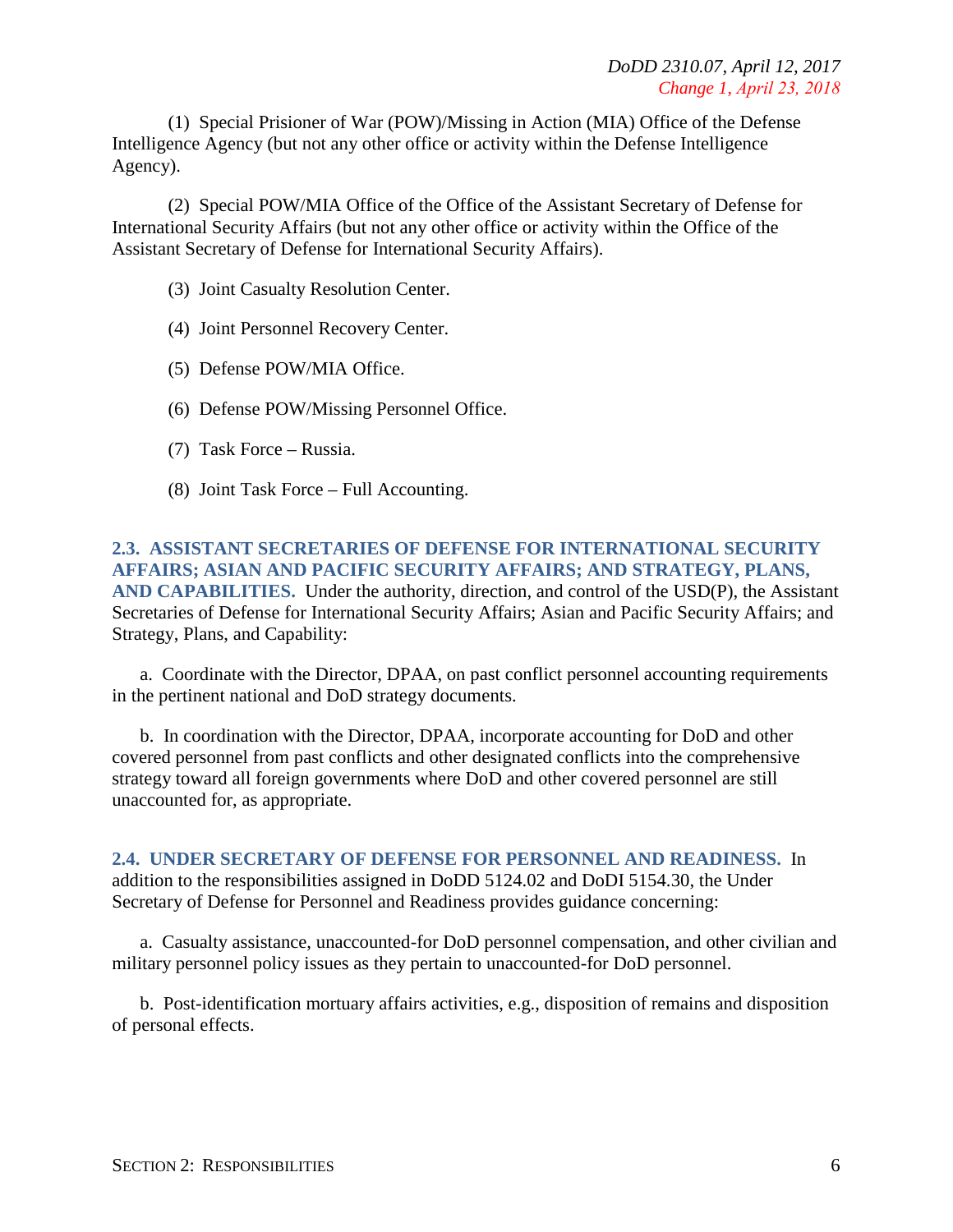#### **2.5. DoD COMPONENT HEADS.** The DoD Component heads:

a. Support the DPAA mission to locate, recover, and identify the remains of DoD personnel and other covered personnel from past conflicts and other designated conflicts pursuant to Sections 1501, 1506, 1509, and 1513 of Title 10, U.S.C., DoDD 5111.1, DoDI 3020.41, and the January 2015 Secretary of Defense Execute Order.

b. Maximize resources; share scientific results; and increase effectiveness and efficiencies through coordination of efforts to locate, recover, and identify remains from past conflicts and other designated conflicts.

c. Establish and maintain open dialogue with non-federal entities and private citizens to address how they might assist in the USG's efforts to locate and recover the remains of DoD and other covered personnel.

**2.6. SECRETARIES OF THE MILITARY DEPARTMENTS.** In addition to the responsibilities in Paragraph 2.5., the Secretaries of the Military Departments:

a. Identify requirements and provide resources necessary to support the past conflict personnel accounting mission.

b. Maintain liaison with families of unaccounted-for DoD personnel and other covered personnel from past conflicts and other designated conflicts by:

(1) Communicating directly with families of DoD personnel and other covered personnel, and conducting an outreach program to identify and locate families of unaccountedfor DoD personnel and other covered personnel.

(2) Serving as the conduit for all information exchanged between USG agencies and organizations to the families of unaccounted-for DoD personnel and other covered personnel.

c. Conduct genealogy searches to determine the PNOK and appropriate deoxyribonucleic acid (DNA) family reference samples donors and to collect family artifacts and other material as required for DNA analysis.

d. Create, update, and maintain personnel files relating to the disappearance, whereabouts, and status of unaccounted-for DoD personnel and other covered personnel established pursuant to Sections 1506 and 1509 of Title 10, U.S.C.

e. Fund and administer round-trip transportation for the PNOK and one other family member of unaccounted-for DoD personnel from the Korean War, Cold War, Indochina War, or Persian Gulf War to an annual USG meeting in the United States pursuant to Section 2647 of Title 10, U.S.C. When the PNOK declines the travel, travel may be funded for another family member in lieu of the PNOK.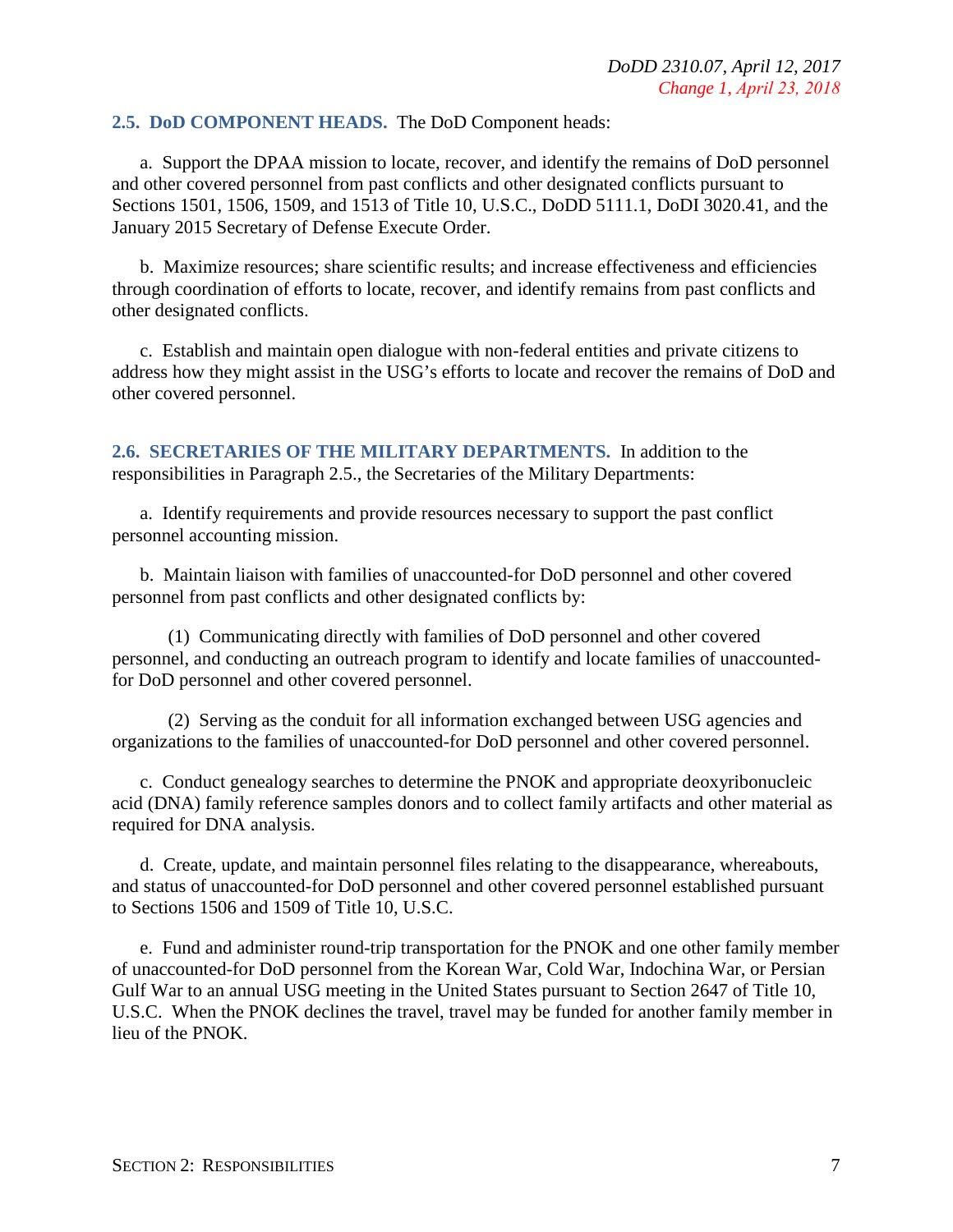**2.7. CJCS.** In addition to the responsibilities in Paragraph 2.5., the CJCS:

a. Coordinates operational implementation of this issuance.

b. Designates a single point of entry to the Joint Staff for coordinating all past conflict personnel accounting matters within the Joint Staff. Notifies the Director, DPAA, of the designation.

**2.8. COMBATANT COMMANDERS (CCDRs).** In addition to the responsibilities in Paragraph 2.5., the CCDRs:

a. Identify, monitor, and provide, as appropriate, program resource requirements to support the past conflict personnel accounting mission.

b. Work with DPAA, the Military Departments, and the Defense Intelligence Agency, as appropriate, to locate and recover remains of DoD personnel and other covered personnel unaccounted for in a combatant theater of operation or joint operations area after hostilities cease.

c. Designate a single point of entry to the CCMD for coordinating all issues and actions pertaining to the DoD Past Conflict Personnel Accounting Program within their respective areas of operation. Notify the Director, DPAA, of the designation.

**2.9. COMMANDER, UNITED STATES TRANSPORTATION COMMAND.** In addition to the responsibilities in Paragraphs 2.5., and 2.8., the Commander, United States Transportation Command, provides airlift in support of past conflict personnel accounting activities and to meet DPAA operational requirements, including movement of recovery teams and related equipment and evacuation of recovered remains and physical evidence, when requested by a CCDR or designee, or the Director, DPAA.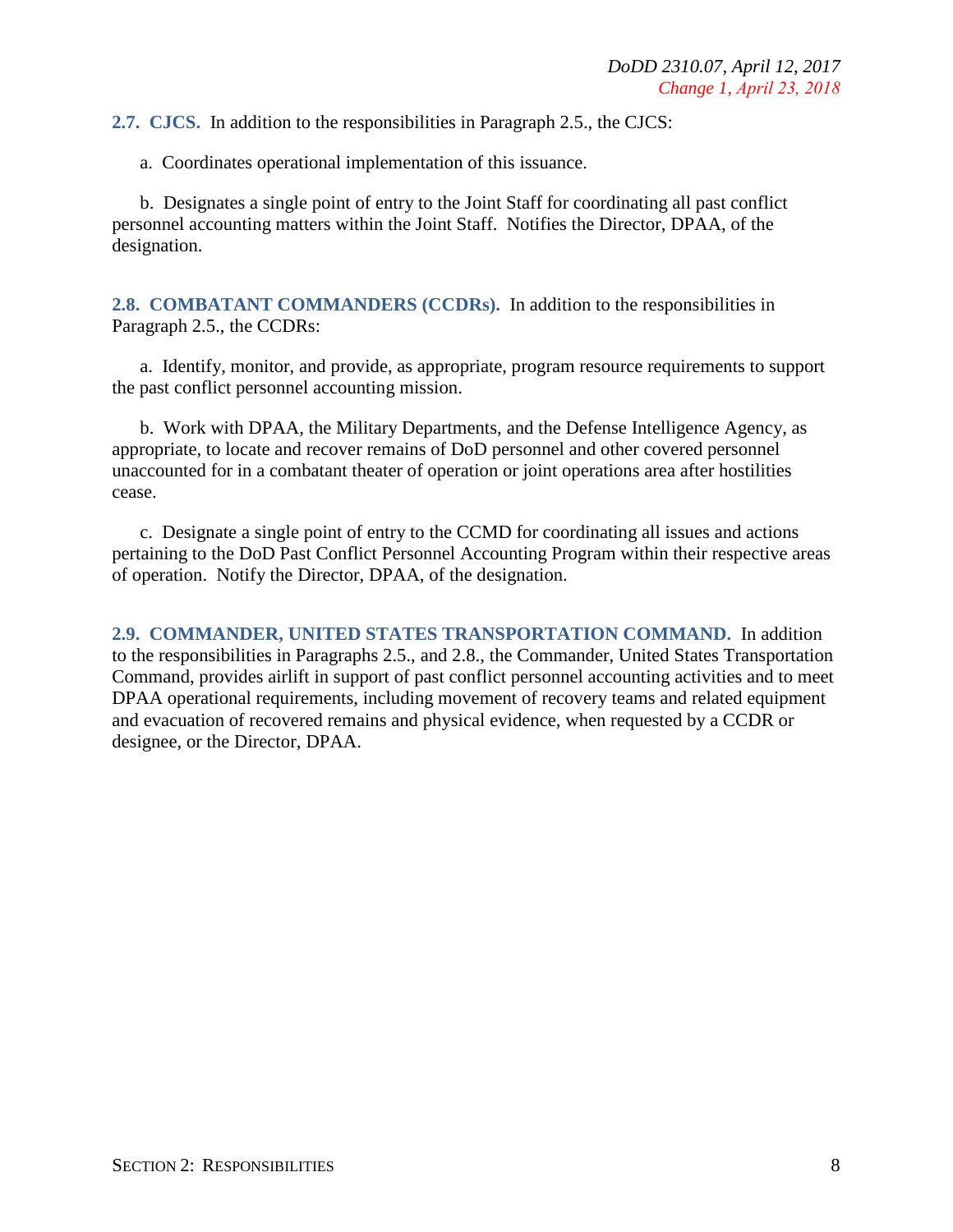## **SECTION 3: PAST CONFLICTS AND OTHER DESIGNATED CONFLICTS PERSONNEL ACCOUNTING POLICY**

**3.1. PERSONNEL FOR WHOM DOD ACCOUNTS.** The categories of unaccounted-for personnel from past conflicts and other designated conflicts that DoD accounts for are:

a. U.S. military personnel, civilian employees of the DoD Components, and civilian employees of contractors to the DoD Components (referred to in this issuance as "DoD personnel").

b. Civilian employees and contractors of other USG departments and agencies (e.g., Air America employees under contract to the Central Intelligence Agency during the Indochina War).

c. Employees of humanitarian agencies accredited to the Military Services (e.g., the American Red Cross and the United Services Organization).

d. Members of civilian organizations credited with active military service by the Secretary of Defense pursuant to Public Law 95–202 (also known as the "GI Bill Improvement Act of 1977"), and DoDD 1000.20 (e.g., U.S. Merchant Marines, U.S. civilian volunteers, including civilian female employees of the U.S. Army Nurse Corps, who actively participated in the defense of Bataan and Corregidor, and the American Volunteer Group (Flying Tigers)).

e. Members of special units, authorized by law, and assigned to traditional U.S. military organizations during past conflicts and other designated conflicts (e.g., the Philippine Scouts during World War II).

f. U.S. citizens listed, as of January 1, 2014, on the following rosters:

(1) Persons Missing From World War II. The official USG rosters from which this list was compiled are not comprehensive. When DPAA determines that an eligible person was omitted from the original USG roster, DPAA will add the person to the list of unaccounted-for DoD personnel. DPAA will notify the Military Department concerned and the American Battle Monuments Commission to adjust their records.

(2) Persons Missing From Korea. The official USG rosters from which this list was compiled are not comprehensive. When DPAA determines that an eligible person was omitted from the original USG roster, the person will be added to the list of unaccounted-for DoD personnel. DPAA will notify the Military Department concerned, Defense Manpower Data Center, and the American Battle Monuments Commission to adjust their records in accordance with DoDI 1300.18.

(3) Persons Missing From South East Asia. The official USG rosters from which this list was compiled **are** believed to be comprehensive. In the event DPAA does determine that an eligible person was omitted from the original USG roster, the person will be added to the list of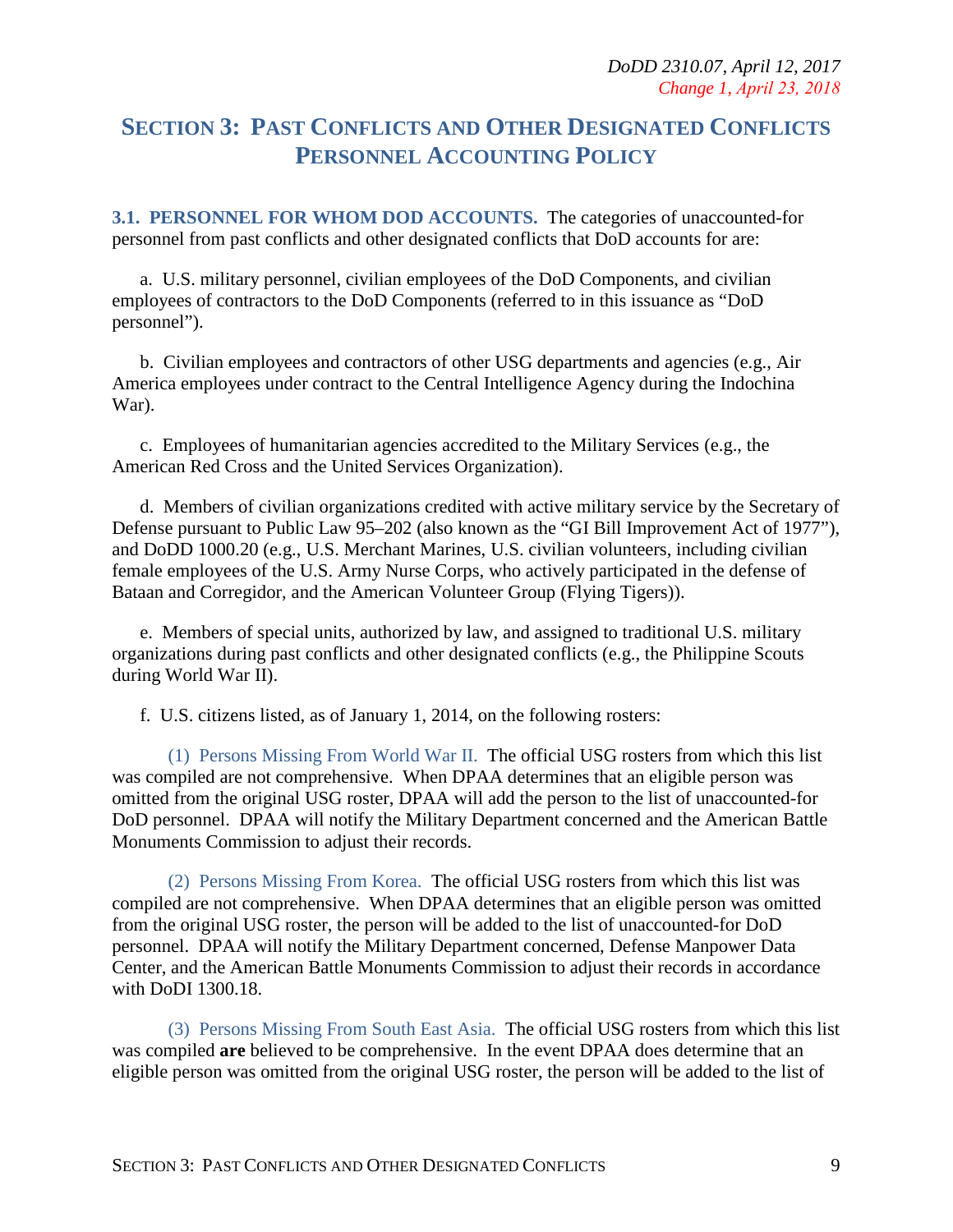unaccounted-for DoD personnel. DPAA will notify the Military Department concerned and the Defense Manpower Data Center to adjust their records in accordance with DoDI 1300.18.

g. Other persons, as directed by the Secretary of Defense or designee.

**3.2. PERSONNEL FOR WHOM DOD DOES NOT ACCOUNT.** The categories of unaccounted-for personnel from past conflicts and other designated conflicts for whom DoD does not account are:

a. U.S. military personnel whose duty status was "absent without leave (AWOL)" or "deserter" and subsequently dropped from the rolls.

b. Civilian employees of the DoD Components whose duty status was AWOL or who had abandoned their position and were subsequently terminated from USG employment.

c. Civilian employees of contractors to DoD Components who had abandoned their position and were subsequently terminated from employment by the contractor.

d. U.S. citizens who were not listed on the rosters described in Paragraph 3.1.f. of this section by January 1, 2014. These U.S. citizens are not the responsibility of the Department of Defense. DoD activities and agencies will not attempt to locate, recover, or identify U.S. citizens who were not listed on the rosters described in Paragraph 3.1.f. of this section by January 1, 2014, unless approved by the Secretary of Defense.

e. Foreign citizens, even though listed on the rosters described in Paragraph 3.1.f. of this section, are not the responsibility of the Department of Defense unless they meet the criteria established in Paragraphs 3.1.a. through e. of this section.

(1) DoD activities and agencies will not intentionally attempt to locate, recover, or identify foreign citizens, unless approved by the Secretary of Defense or designee.

(2) The remains of foreign citizens that are located and recovered with the remains of persons listed in Paragraphs 3.1.a. through e. of this section may be coincidentally recovered and identified in conjunction with efforts to account for persons listed in Paragraph 3.1.a. through e.

#### **3.3. ANALYTICAL HISTORICAL RESEARCH AND FIELD INVESTIGATION**

**PRIORITIES.** Unaccounted-for personnel from past conflicts and other designated conflicts that DoD has a responsibility to account for are categorized as "Active Pursuit," "Deferred," "Non-recoverable," and "Under Review."

a. Active Pursuit cases are those for which there exists sufficient information to justify research, investigation, disinterment, or recovery operations in the field. These cases are the priority for operational planning and allocation of resources.

b. Deferred cases are those for which there are no new or viable leads, or access to the site is restricted.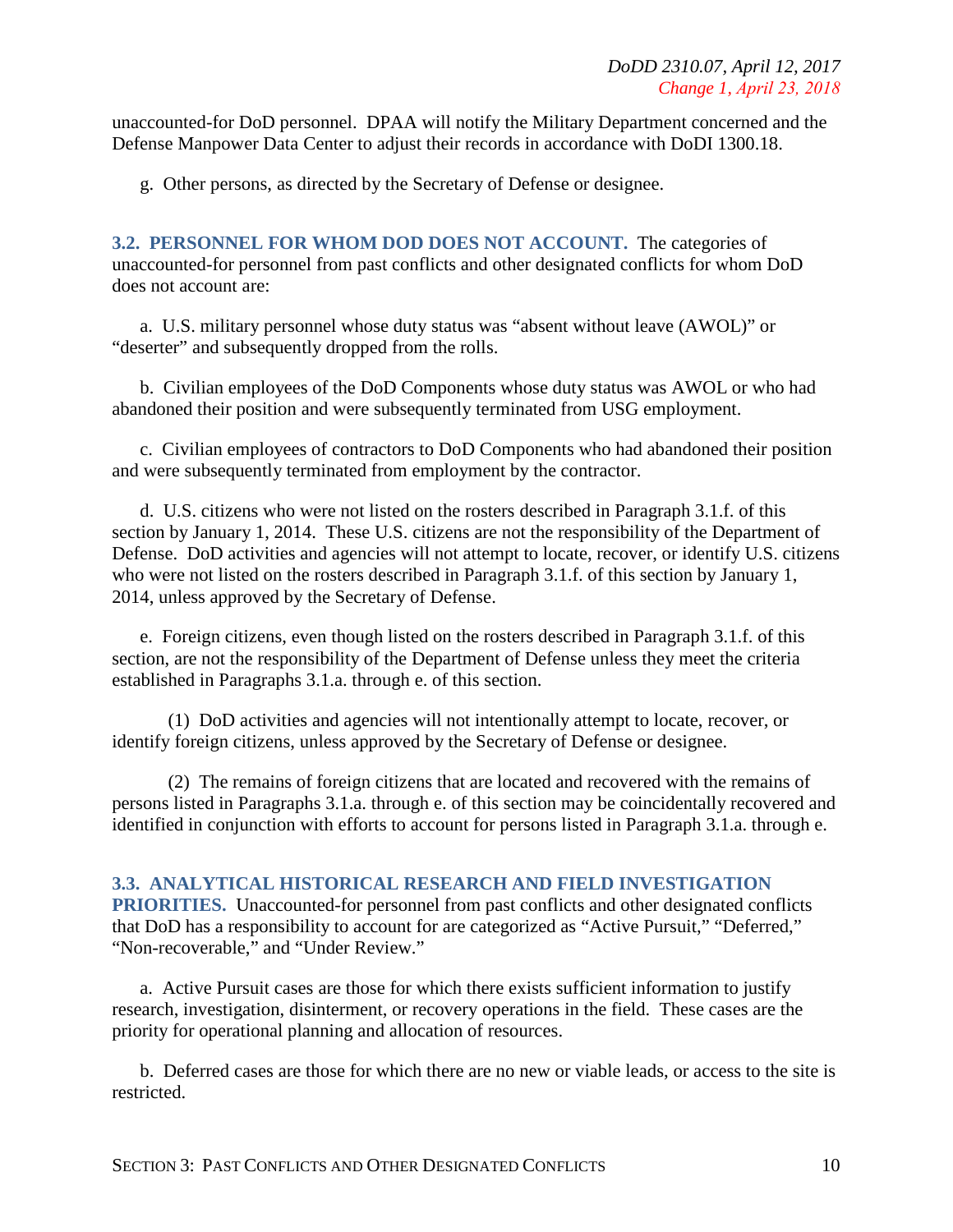c. Non-recoverable cases are those for which there is negligible potential for accounting, such as when an individual's remains are lost at sea (but not buried at sea), or lost due to fire, including cremation or an explosion. This assessment is based on historical research, scientific analysis, and the limits of current technology. To classify a case as non-recoverable does not mean that the individual is accounted for. Should new information be discovered that indicates that it may be possible to recover the remains, the case will be re-categorized.

d. Under Review cases are those cases that have not yet been categorized as Active Pursuit, Deferred, or Non-recoverable. When circumstances or new evidence are presented that cause a previously categorized case to be re-evaluated, the case will be categorized as Under Review until a new category determination can be made.

**3.4. USE OF "MISSING."** Unaccounted for DoD personnel and other covered personnel, pursuant to Section 1509 of Title 10, U.S.C., are considered "missing" only for the purposes of applying Sections 1501 to 1513 of Title 10, U.S.C.

**3.5. DATE A PERSON IS ACCOUNTED FOR.** The date the person is accounted for is the date that the medical examiner signs either the individual identification memorandum or the group remains determination memorandum.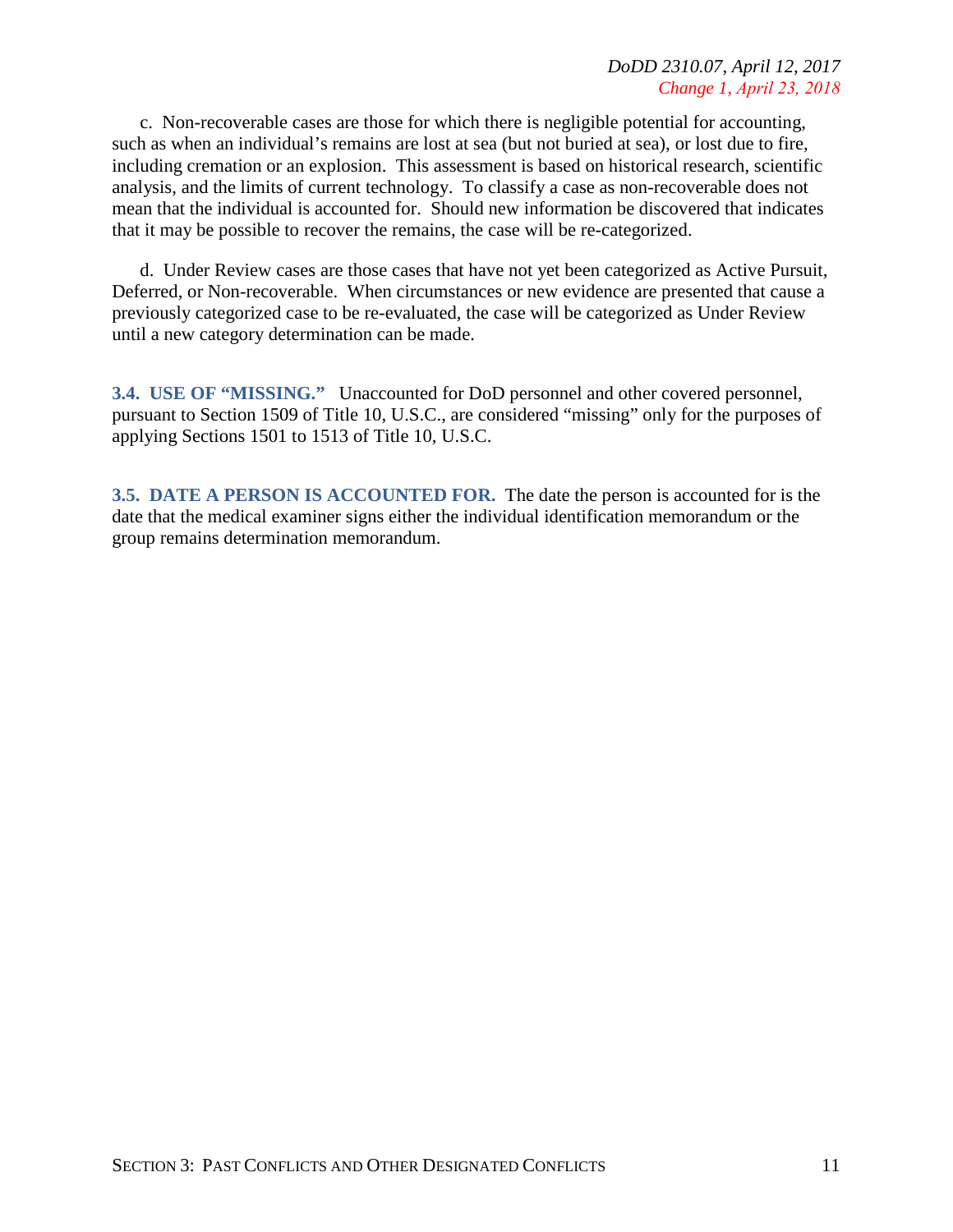## **GLOSSARY**

#### **G.1. ACRONYMS.**

| <b>AWOL</b> | absent without leave                                        |
|-------------|-------------------------------------------------------------|
| <b>CCDR</b> | Combatant Commander                                         |
| <b>CCMD</b> | <b>Combatant Command</b>                                    |
| <b>CJCS</b> | Chairman of the Joint Chiefs of Staff                       |
| <b>DNA</b>  | deoxyribonucleic acid                                       |
| DoDD        | DoD directive                                               |
| DoDI        | DoD instruction                                             |
| <b>DPAA</b> | Defense Prisoner of War/Missing in Action Accounting Agency |
| MIA         | missing in action                                           |
| <b>PNOK</b> | primary next of kin                                         |
| <b>POW</b>  | prisioner of war                                            |
| U.S.C.      | <b>United States Code</b>                                   |
| USD(P)      | Under Secretary of Defense for Policy                       |
| <b>USG</b>  | U.S. Government                                             |

**G.2. DEFINITIONS.** Unless otherwise noted, these terms and their definitions are for the purposes of this issuance.

**account for, accounted for, or accounting for.** Defined in DoDD 5110.10.

**contemporary service regulation.** Regulations, instructions, and other guidance published or otherwise issued by the Military Departments before the first publication of DoDI 1300.18 on December 27, 1991.

**cooperative agreement.** Defined in DoDD 3210.06.

**designated person.** The person designated by the Service member or USG employee to receive information about their status pursuant to Section 655 of Title 10, U.S.C.

**family member.** The spouse of the unaccounted-for person, or a person related to the unaccounted for person by birth or adoption (both paternally and maternally) and their spouse. Spouses are also considered a family member for the purpose of providing transportation to an annual USG meeting pursuant to Section 2647 of Title 10, U.S.C.

**grant.** Defined in DoDD 3210.06.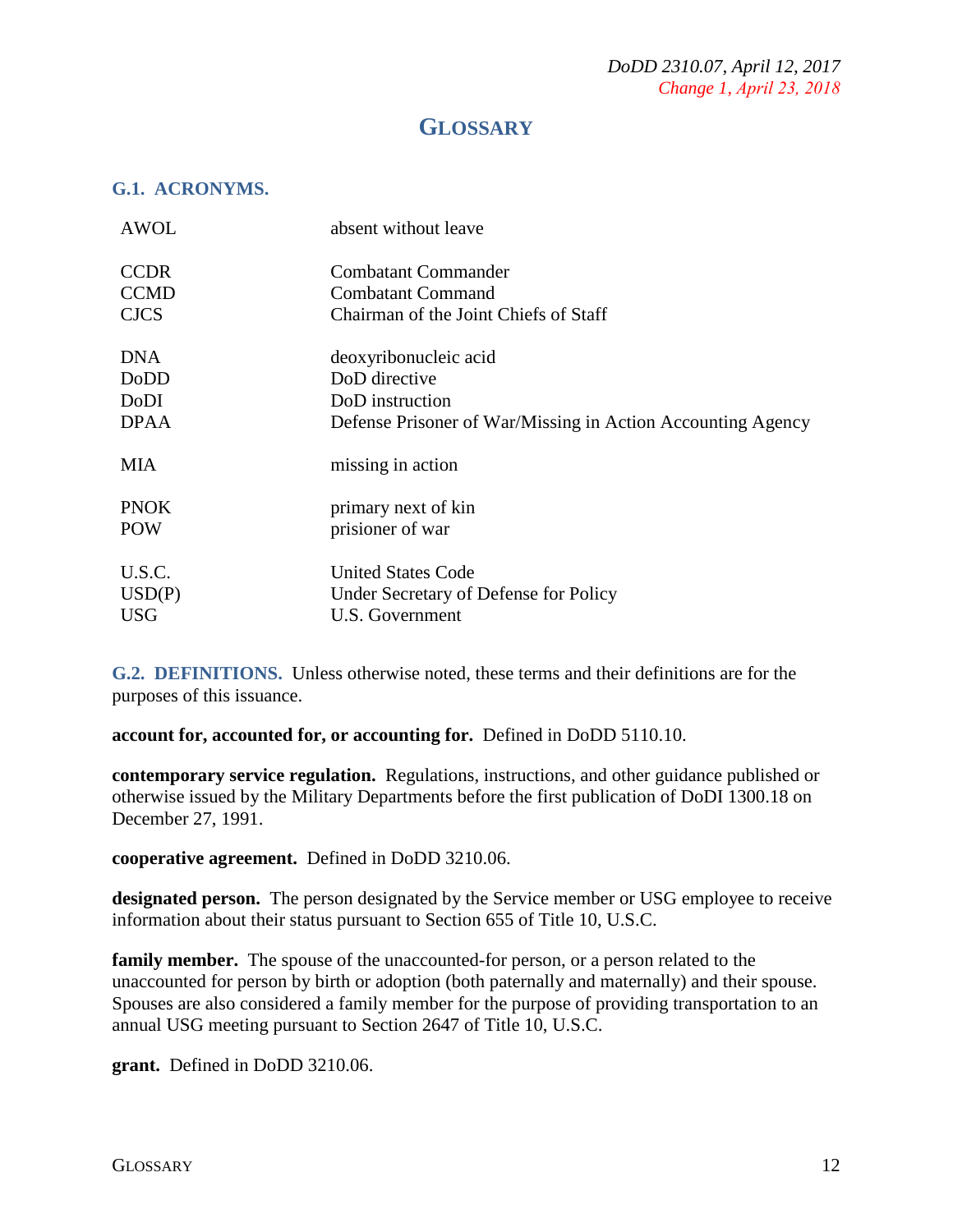**group remains determination.** A determination made by the identification authority with competent jurisdiction that the remains consist of two or more comingled individuals and that the comingled remains cannot be individually segregated and individually identified. A group remains determination does not purport that remains are present for everyone from the incident.

**inherently governmental function.** Defined in Office of Management and Budget Circular A-76.

**joint operations area.** Defined in the DoD Dictionary of Military and Associated Terms.

**member of the immediate family.** Defined in Section 1513 of Title 10, U.S.C.

**past conflict personnel accounting.** Defined in DoDD 5110.10.

**past conflicts and other designated conflicts.** Defined in DoDD 5110.10.

**PNOK.** The term "primary next of kin" as defined in Section 1513 of Title 10, U.S.C., applies to this issuance. The definition in DoDI 1300.18 does **not** apply to this issuance. This term and its definition are proposed for inclusion in the next edition of the DoD Dictionary of Military and Associated Terms.

**theater of operations.** Defined in the DoD Dictionary of Military and Associated Terms.

**unaccounted for.** Defined in DoDD 5110.10.